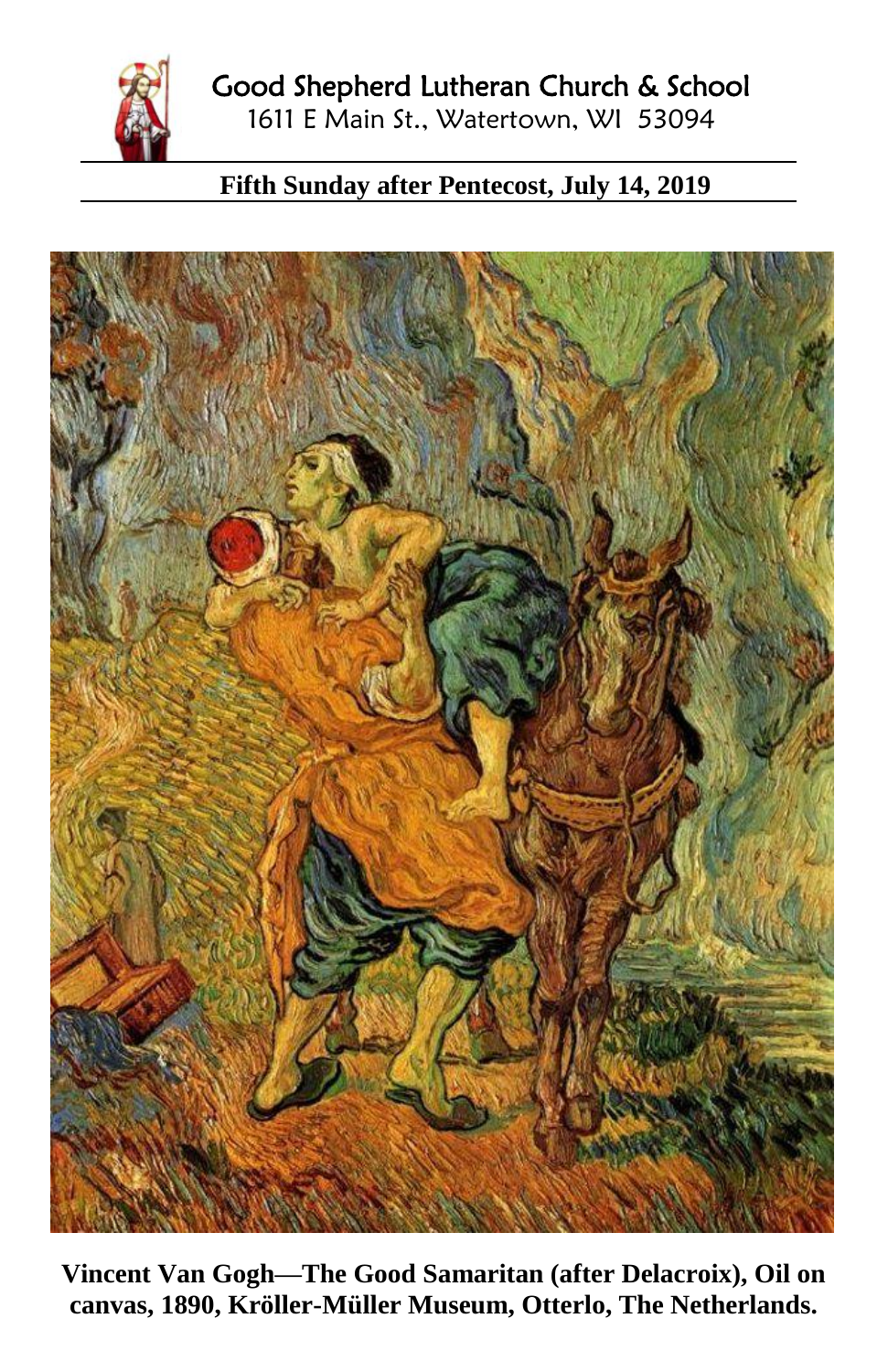## **A note about the painting of the Good Samaritan by Vincent Van Gogh**

Notice how Van Gogh shows what a messy business it is to help someone. These two men are entangled, much closer than men like to be. The Samaritan has to use all the strength he has . . . in his ankles, calves, hips, back, arms and hands to hoist this man on to his donkey. He's even using his neck and face to push the man into place.

The artist, Vincent Van Gogh was tormented by mental illness. (Van Gogh was the one who cut off his own ear.) He had become so sick, out of control and difficult that the people in Arles (where he was living) called him "the red-headed madman" and all but forced him out of town. A protestant pastor accompanied him to southern France and on May 8, 1889, helped Van Gogh admit himself into an asylum in Saint-Remy. Asylums back then were more like secure holding centers (prisons) for the mentally ill than places of compassionate care and treatment. But Van Gogh *was* allowed two cells. Both had barred windows looking out over cornfields, vineyards and olive trees. One cell he used as his bedroom, the other as a tiny studio. He painted this scene while in the asylum. Van Gogh knew what it was like to be left on the side of the road. He also knew the grace of the Good Samaritan. (Previously, Van Gogh had served as a protestant missionary in southern Belgium.)

Whenever there's a Van Gogh exhibit, often there will be gag gifts in the museum's gift shop poking fun at his illness. For example, coffee mugs with an ear for a handle, gummy ears, etc., turning a profit by mocking someone's illness. I don't believe the Lord gets a laugh out of that kind of humor. In our Old Testament lesson, we read, "You shall not curse the deaf, nor put a stumbling block before the blind, but you shall fear your God: I am the Lord" (Lev. 19:14).

Jesus does not mock our maladies or illnesses, or laugh at them. He has compassion on us. With strong arms he lifts us up from our broken condition. He rescues us and cares for us. Henri Nouwen wrote, "Our brokenness has no other beauty but the beauty that comes from the compassion that surrounds it."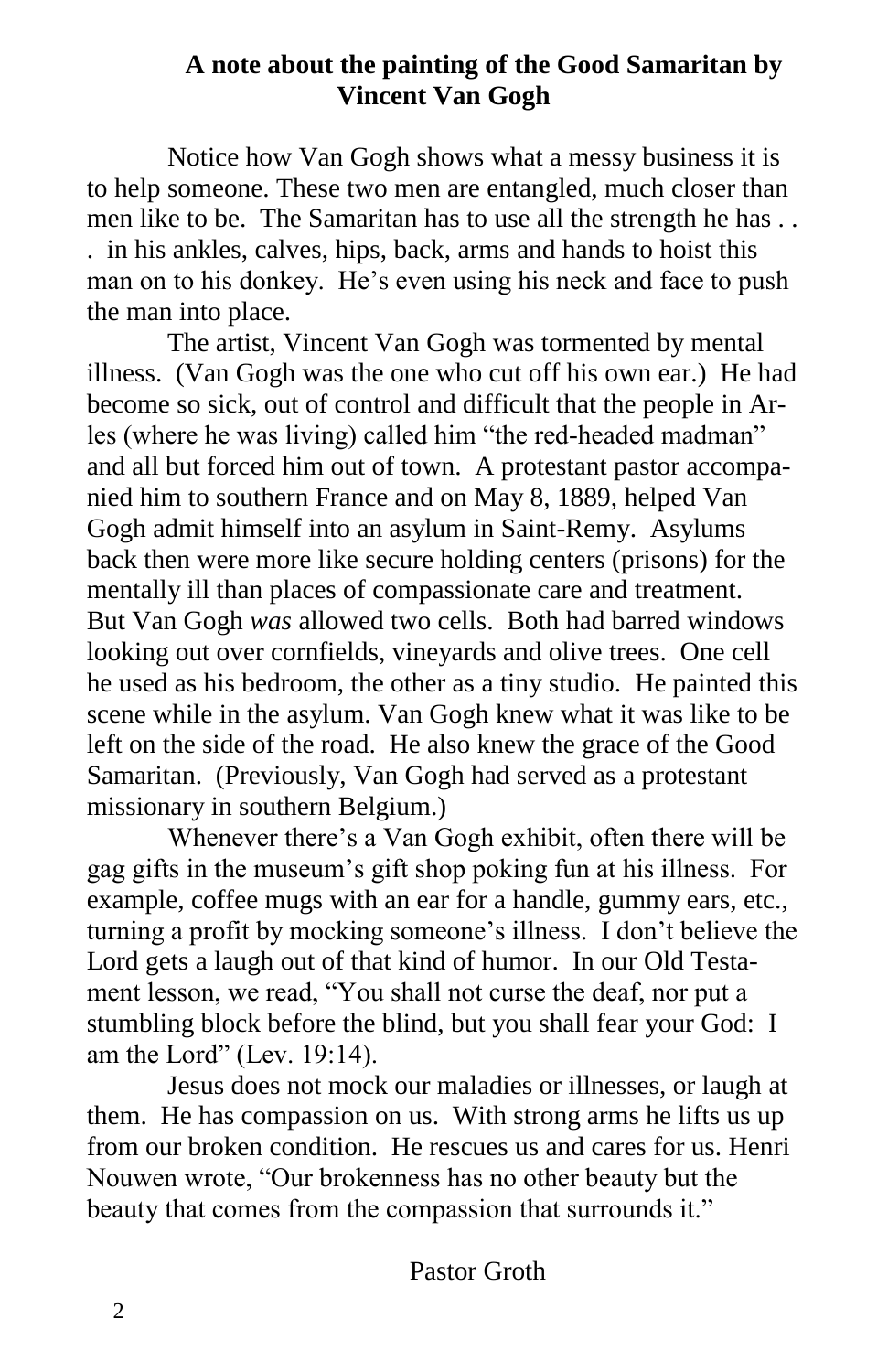**Collect:** Lord Jesus Christ, in Your deep compassion You rescue us from whatever may hurt us. Teach us to love You above all things and to love our neighbors, as ourselves; for You live and reign with the Father and the Holy spirit, one God, now and forever. **Amen**

> **"A Messy Business"** Rev. David K. Groth July 14, 2019

*Parable of the Good Samaritan – Luke 10:25-37*

Here's a man who is prepared to argue with Jesus. He's hoping to do a little theological fencing with the young rabbi from Nazareth. He's been trained in philosophy and debate and knows the usual rhetorical tricks. He has some Scripture committed to memory, enough to twist and turn it to fit his needs. He's a slippery one. He's rubbed his inner man with butter so that no one can get a good grip on him. And now he's standing before Jesus with a question: "Teacher, what must I do to inherit eternal life." He dangles the question out there like a feather in front of a young cat.

But Jesus isn't in a playful mood. "What does the Law say?" he asks. The lawyer is disappointed. He wants to have a peer to peer theological tussle, but instead, Jesus makes this lawyer feel like a schoolboy again. The lawyer knows the answer to his own question. He memorized it as a boy in the synagogue, and he sounds like that boy as he recites the passage: "You shall love the Lord your God with all your heart and with all your soul and with all your strength and with all your mind, and your neighbor as yourself." "Do this, and you will live" Jesus says. That is, keep the law, and you will inherit eternal life.

The lawyer has never liked that message because he's never been able to keep the law. It's impossible. After all, who can love his neighbor as himself? Who can love God with all his heart, soul, strength and mind? The law has a way of chewing us up and spitting us out as failures. Besides, all the lawyer wanted was to have some fun with Jesus, some give and take, back and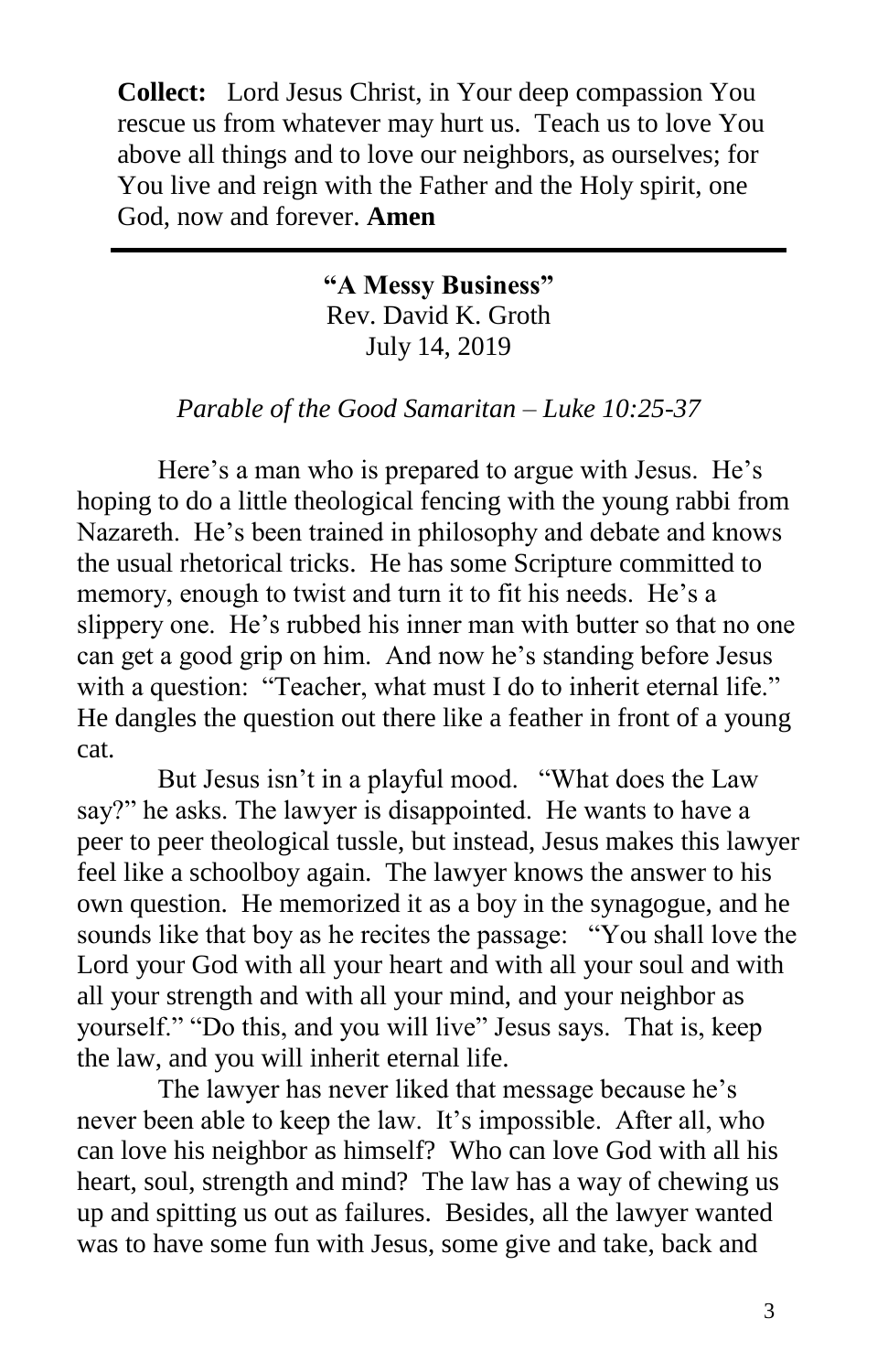forth, maybe impress the others standing around, but Jesus won't come out and play.

Just then, another thought, another question enters the lawyer's mind. It says, "Love your neighbor as yourself. But who really is my neighbor?" A clever question, right? Is it just the people living in the house next door? Or does it include others: the cashier downtown? The man whose house was damaged by wind one village over? The child who doesn't have enough to eat up in Damascus? Is my neighbor only the person I know, or does it also include the stranger? Are my neighbors only among the faithful, or also among unbelievers? Do I also have to help neighbors who got to where they're at because of their own bad decisions?

The lawyer chuckles to himself. There are no real clean answers to these questions with chapter and verse to point to, so Jesus won't be able to wiggle out of them so easily. He'll never be able to tell me who is and isn't my neighbor. Besides, there's a nice little benefit to uncertainty here. So long as it is unclear who my neighbor is, then I'm not obliged to love that person as myself. I'm not obliged to enter into his problems. I'm not obliged to serve him, give money to him, or even talk to him, because it's just not clear who is and is not my neighbor.

Once again, Jesus doesn't play by the rules. He refuses to spoon feed this man answers. Instead he teaches him and us how to think by telling him a simple little story, a parable. It's just seven verses long, but what a wallop, whether for the high powered lawyer in front of him 2000 years ago, or the preschoolers downstairs today, because they can understand it too!

A man is traveling the winding road from Jerusalem to Jericho. He is attacked by thugs. They rough him up, rob him, and then leave him half dead in the middle of the road. Eventually, a priest comes down the road and sees the fellow lying there in his own blood. If he's dead (and it's hard to tell) to touch him would render him unclean. He would have to go though all kinds of ceremonial hoops, and would lose a lot of time in the process. Besides, it could be a trick. The same people who did this might be poised to do it again to the priest. So the priest plays it safe and hurries by on the other side of the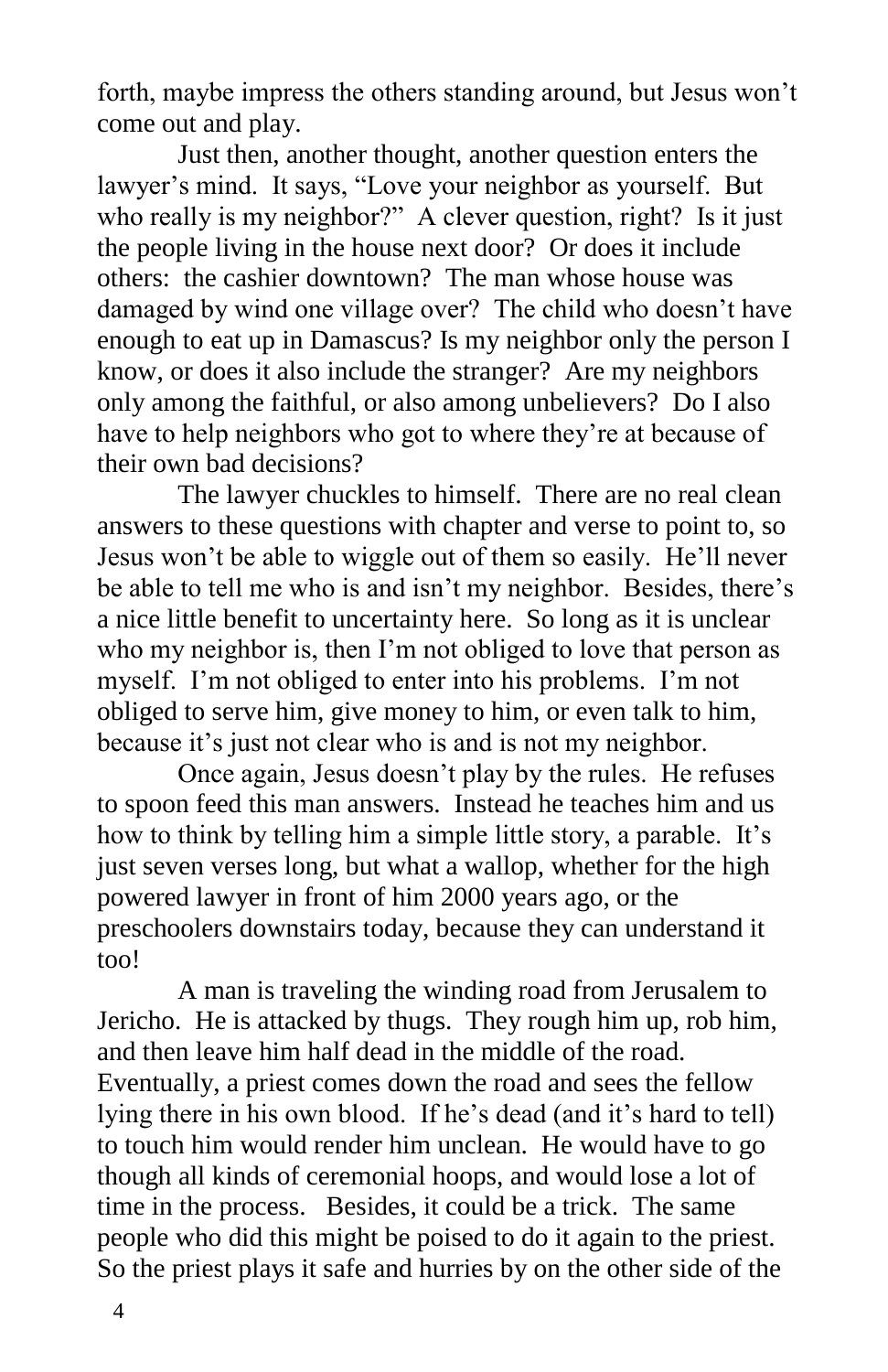road.

A little later, a Levite happens along. Levites were also religious workers. He's a busy fellow. He has places to go, things to do, people are expecting him. He certainly doesn't have time for this and he knows there are others who will eventually come along. They probably have more time. So the Levite also hurries by on the other side of the road. Besides, this guy in the road, maybe he's done something to earn it. Maybe he's addict and tried to cheat someone. Maybe God is teaching him a lesson; to help him would interfere with divine justice.

Jesus continues the story. Along comes a Samaritan. Understand Jews hated Samaritans. This hatred started centuries before and over time, detached from the original conflict and grew a life of its own. Jews thought of Samaritans as half-breeds, given to villainy and violence, zealous adherents to bad theology. Those listening were probably expecting the Samaritan to finish off the injured fellow.

Yet Jesus has something else in mind; he makes the Samaritan the hero of the story. It's a Samaritan who finally has compassion on the man. It's a Samaritan who refuses to pass by on the other side of the road. Instead, he kneels down and binds up the wounds as best he can, pouring on oil and wine. Then he heaves the man onto his own animal and takes him to an inn where he looks after him, eventually leaving behind money for the innkeeper to do the same.

It's not the main point of the parable, but Jesus works in this little twist to teach us something about racism, that it's not fair or just to clump people together like that. It makes things simple for the racist, but people are much more complicated than racism allows.

In any event, back to the main point. Which of these three proved to be a neighbor? Reluctantly, the lawyer admits it's the one who showed mercy. "You go and do likewise."

Of course, people have messy backgrounds, messy habits and messy problems, which means it's nearly impossible to help them without getting messy yourself. Long time friends who are going through a nasty divorce; a neighbor whose kids are nearly uncontrollable; an old person living in a rundown house packed to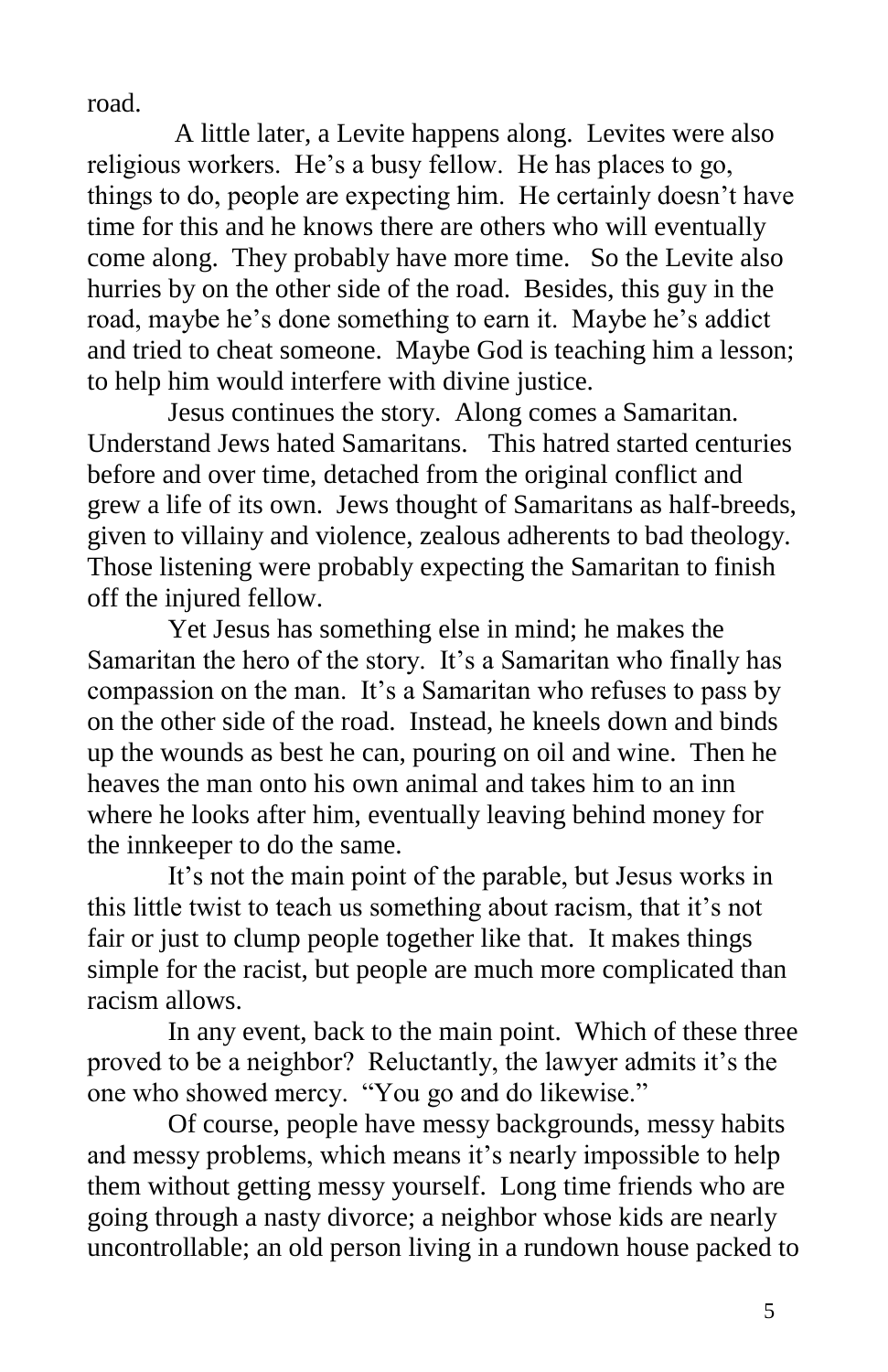the gills and smelling of cat urine; a parent who, given a list of five options, four of them good, one of them bad, will somehow identify the bad option as the only way to go; a friend who has a lot of needs, and very high standards and doesn't know how to say "thank you."

Often, trying to help someone makes you feel stupid. People are complex and have many layers; their problems are also complex and have many layers. It's always a temptation to think, "Surely there's someone better qualified to help this person." And you know, there is! But God has not put that one in the position to help. He has put you on that road to Jericho, at just the right time, at just the right place, so that your life that intersects with the guy lying in the road. Are you going to pass by? With regular frequency now, there are stories in the news of an event, maybe a car fire with the occupants still inside, and instead of helping, people pull out their phones and start filming. Bad Samaritans!

Usually, however, no one will notice if you pass by, no one but God. Moreover, we've got life scheduled down to the minute. Helping another never comes at a convenient time. It never fits neatly into our schedules, especially when we allow our routines to become very rigid. Helping others and rigid routines – those two don't mix; not at all. Finally, we are all curved inward. It's our condition. I'm sluggish in even speaking to my neighbors. Often I'm so absorbed with my own problems that I fail to inquire about the well-being of my neighbors. If someone should ask me for a little money, I feel like I'm being asked to give away the household gods and idols, and I mask my greed as a show of responsibility and caution.

Yet Jesus means what he says in verse 37: go and do like the Samaritan. However messy, however inconvenient, even if it makes you feel stupid: give your time, your money, and your help to your neighbors in need.

We've almost forgotten the initial question of the lawyer: "What must I do to inherit eternal life?" The answer confirmed by Jesus? "Love the Lord your God with all your heart and with all your soul and with all your strength and with all your mind, and your neighbor as yourself." "That's right" Jesus says. "Do this and you will live."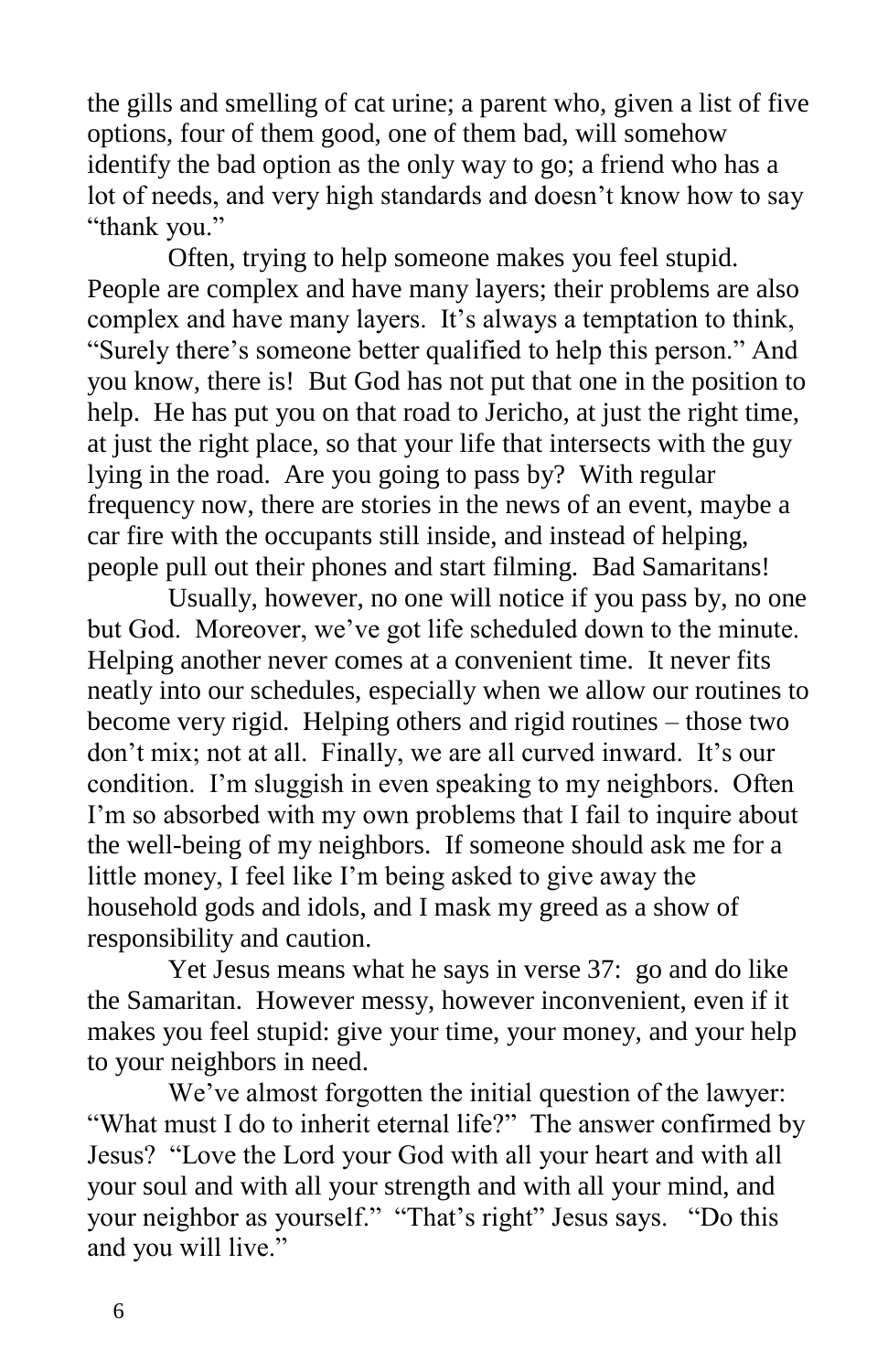How are you doing with all that? Do you love God with *all* your heart? Do you love and care for your neighbor as much as you do yourself? Not just those who live next door, but those who are unlike you; those who habitually make bad decisions; those who need serious and sustained help. Those who unwisely spend whatever extra money they have so they never have reserves for emergencies, and emergencies seem attracted to them like flies to honey. Do you love that one as yourself? If not, Jesus says pretty clearly you will not inherit eternal life. Do this and you will live, but if you don't . . .

That's the law beating us up as it's supposed to do. That's the law that leaves us in the middle of the road, with no strength left of our own.

Usually when we read this parable, we identify with the Samaritan. We want to be the Samaritan, not the priest or the Levite and certainly not the guy in the road. But, because of sin and the Law, we are that guy in the road, as good as dead. And if there's anyone who is like the Samaritan, it is Jesus.

Verse 33 says very simply the Samaritan "had compassion." Remember the word "splanknizomai", that sense of compassion that is so strong that it wrenches the guts. Every single time this word appears in the New Testament, it is God who is having such gut wrenching compassion. He simply must do something to help. So that's the clue that the one bending over to help the man is God, more specifically, God's Son Jesus Christ. Jesus came into this messy world and had compassion on messed up people – prostitutes, publicans, lepers. He connected with *sinners*. He was the "friend of sinners." He served them – healed them, forgave and released them from the mess of sin and the peril of death. Moreover he serves *us* sinners! He heals, forgives, and releases us from our sin and its deadly consequences. "For even the Son of Man came not to be served, but to serve, and to give his life as a ransom for many" (Mk. 10:45).

This was his mission. Jesus saw our need, had compassion on us, and took on the mess of our sin. He refused to walk by. He was beaten and bloodied so that we might live. He paid a price – a steep price—to restore and care for us. God did for you on the cross what needed to be done, however messy and